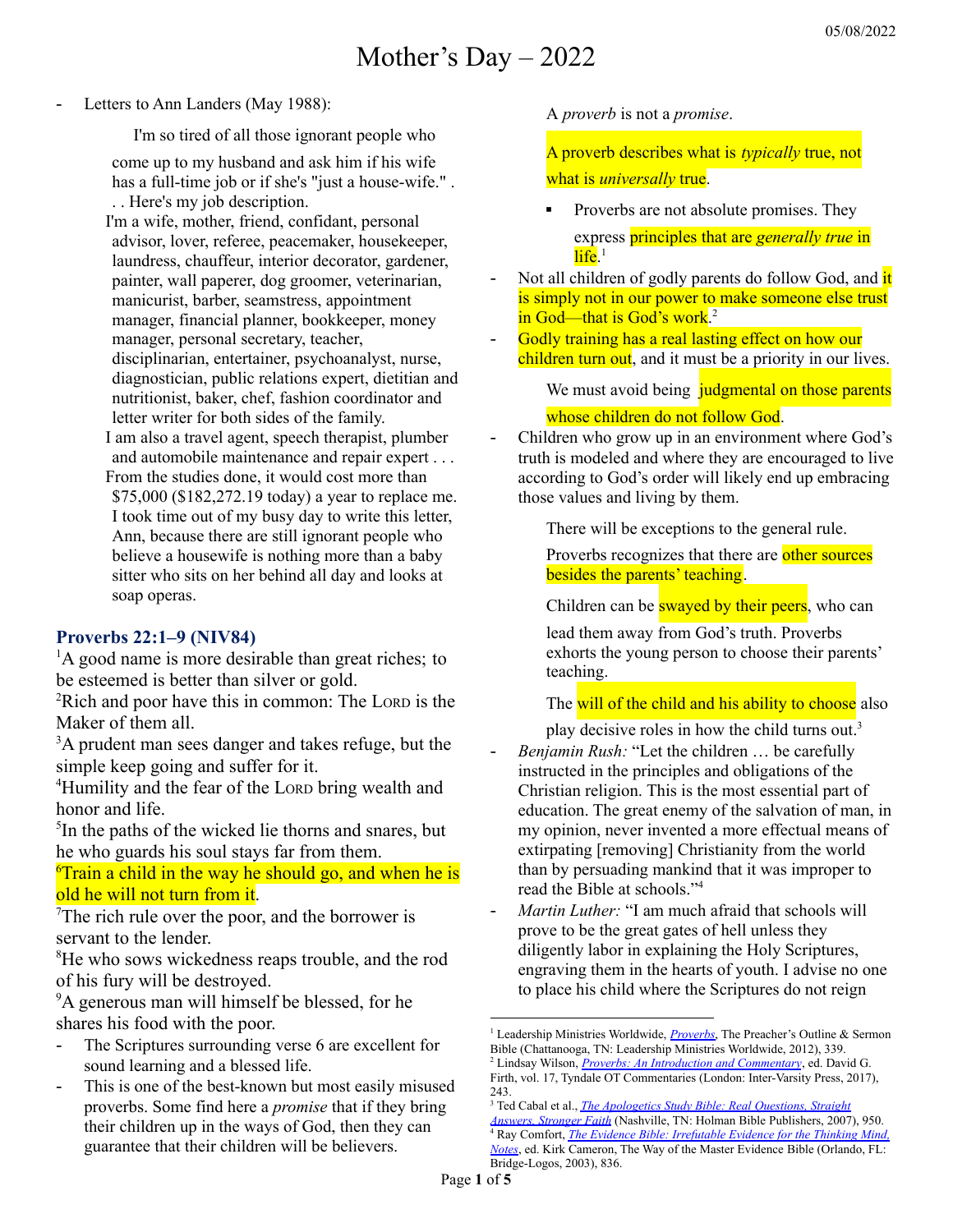paramount. Every institution in which men are not increasingly occupied with the Word of God must become corrupt." 5

- Who is raising your children? Disney? TV? Worldly Culture *harmlessly* displayed in cartoon form?
- Numerous leaders in both the secular and the church give ungodly instruction.

#### **Jeremiah 8:8 (NET 2nd ed.)**

<sup>8</sup>How can you say, "We are wise! We have the law of the LORD"? The truth is, those who teach it have used their writings to make it say what it does not really mean.

## **Jeremiah 10:21 (NET 2nd ed.)**

 $21$ For our leaders are stupid. They have not sought the LORD's advice. So they do not act wisely, and the people they are responsible for have all been scattered.

- What a fitting description for many of our so-called leaders including those that are in the church.
- What will our next generation look like?

## **Ephesians 6:1–4 (NIV84)**

<sup>1</sup>Children, obey your parents in the Lord, for this is right.

<sup>2</sup>"Honor your father and mother"—which is the first commandment with a promise—

<sup>3"</sup>that it may go well with you and that you may enjoy long life on the earth."

<sup>4</sup>Fathers, do not exasperate your children; instead, bring them up in the training and instruction of the Lord.

- Even though verse 4 is addressed to fathers, mothers are crucially involved with the training of their children.

#### - **Proverbs 6:20-24 (NIV84)**

<sup>20</sup>My son, keep your **father's commands** and do not forsake your **mother's teaching**.

<sup>21</sup>Bind them upon your heart forever; fasten them around your neck.

<sup>22</sup>When you walk, they will guide you; when you sleep, they will watch over you; when you awake, they will speak to you.

 $^{23}$ For these commands are a lamp, this teaching is a light, and the corrections of discipline are the way to life,

<sup>24</sup>keeping you from the immoral woman, from the smooth tongue of the wayward wife.

*Commands* = והָצְ מִ *miṣwâ* = an expression of authority; that which is ordered, the

commandment.

*Teaching* = רהָוֹתּ *tôrâ* = to throw; stretch out a finger or hand, **point in a direction**; to show or lead the way; instruction, education, teaching.

The father and mother worked hand in hand to

train up their children in righteousness. The father would issue the command, and the mother would give detailed instructions on how to carry out that command.

#### *Father* = **אבָ** *ʾāḇ*: A *masculine* noun meaning

father, head of a household, ancestor, patron of a class, benevolence, respect, honor. This word is primarily used to mean either a human or spiritual father. 6

*Mother* = **אםֵ** *ʾēm*: A *feminine* noun meaning mother, a woman with children. 7

## **Malachi 2:15a (NIV84)**

<sup>15</sup>Has not the LORD made them one? In flesh and spirit they are his. And why one? Because he was seeking godly offspring.

Purpose in marriage: *godly offspring*.

Only a *male* and a *female* can produce offspring.

- *Godly* offspring aren't naturally born into being. They must be spiritually transformed through a regular teaching of the Word of God.
- *Veteran pollster George Barna*, director of research at the Center, told American Family Radio a person's deeply personal beliefs begin developing when they are still in diapers. It is almost completely formed around age 13.

#### **Colossians 2:8 (NIV84)**

<sup>8</sup>See to it that no one takes you captive through hollow and deceptive philosophy, which depends on human tradition and the basic principles of this world rather than on Christ.

- If a teaching does not fit with the gospel teaching about Christ, then it must be seen as a threat capable of enslaving a believer. 8
- *Captive,* συλαγωγέω *sylagōgeō:* to gain control of by carrying off as booty; 9

carrying someone away from the truth into the

<sup>5</sup> Ray Comfort, *The Evidence Bible: [Irrefutable](https://ref.ly/logosres/evdncebblents?ref=Bible.Eph6.4&off=4&ctx=+see+page+1476.%0a6%3a4+~%E2%80%9CI+am+much+afraid+th) Evidence for the Thinking Mind, [Notes](https://ref.ly/logosres/evdncebblents?ref=Bible.Eph6.4&off=4&ctx=+see+page+1476.%0a6%3a4+~%E2%80%9CI+am+much+afraid+th)*, ed. Kirk Cameron, The Way of the Master Evidence Bible (Orlando, FL: Bridge-Logos, 2003), 1541.

<sup>6</sup> Warren Baker and Eugene E. Carpenter, *The Complete Word Study [Dictionary:](https://ref.ly/logosres/wsotdict?ref=Page.p+1&off=14&ctx=+%0a1.+~%D7%90%D6%B8%D7%91+%CA%BEa%CC%84b%CC%B1%3a+A+masculine+noun+meaning) Old [Testament](https://ref.ly/logosres/wsotdict?ref=Page.p+1&off=14&ctx=+%0a1.+~%D7%90%D6%B8%D7%91+%CA%BEa%CC%84b%CC%B1%3a+A+masculine+noun+meaning)* (Chattanooga, TN: AMG Publishers, 2003), 1.

<sup>8</sup> Adam Copenhaver and Jeffrey D. Arthurs, *[Colossians](https://ref.ly/logosres/cbpt72col?ref=Bible.Col2.8&off=5441&ctx=ttom+line+for+Paul%3a+~if+a+teaching+does+n) and Philemon: A* <sup>7</sup> Warren Baker and Eugene E. Carpenter, *The Complete Word Study [Dictionary:](https://ref.ly/logosres/wsotdict?ref=Page.p+66&off=1515&ctx=+%0a517.+~%D7%90%D6%B5%D7%9D+%CA%BEe%CC%84m%3a+A+feminine+noun+meaning) Old [Testament](https://ref.ly/logosres/wsotdict?ref=Page.p+66&off=1515&ctx=+%0a517.+~%D7%90%D6%B5%D7%9D+%CA%BEe%CC%84m%3a+A+feminine+noun+meaning)* (Chattanooga, TN: AMG Publishers, 2003), 66.

*[Commentary](https://ref.ly/logosres/cbpt72col?ref=Bible.Col2.8&off=5441&ctx=ttom+line+for+Paul%3a+~if+a+teaching+does+n) for Biblical Preaching and Teaching*, Kerux Commentaries (Grand Rapids, MI: Kregel Ministry, 2022), 129-130.

<sup>9</sup> William Arndt et al., *A [Greek-English](https://ref.ly/logosres/bdag?ref=Page.p+955&off=3237&ctx=%CF%83%CF%85%CE%BB%CE%B1%CE%B3%CF%89%CE%B3%CE%B5%CC%81%CF%89+~to+gain+control+of+by+carryin) Lexicon of the New Testament and Other Early Christian [Literature](https://ref.ly/logosres/bdag?ref=Page.p+955&off=3237&ctx=%CF%83%CF%85%CE%BB%CE%B1%CE%B3%CF%89%CE%B3%CE%B5%CC%81%CF%89+~to+gain+control+of+by+carryin)* (Chicago: University of Chicago Press, 2000), 955.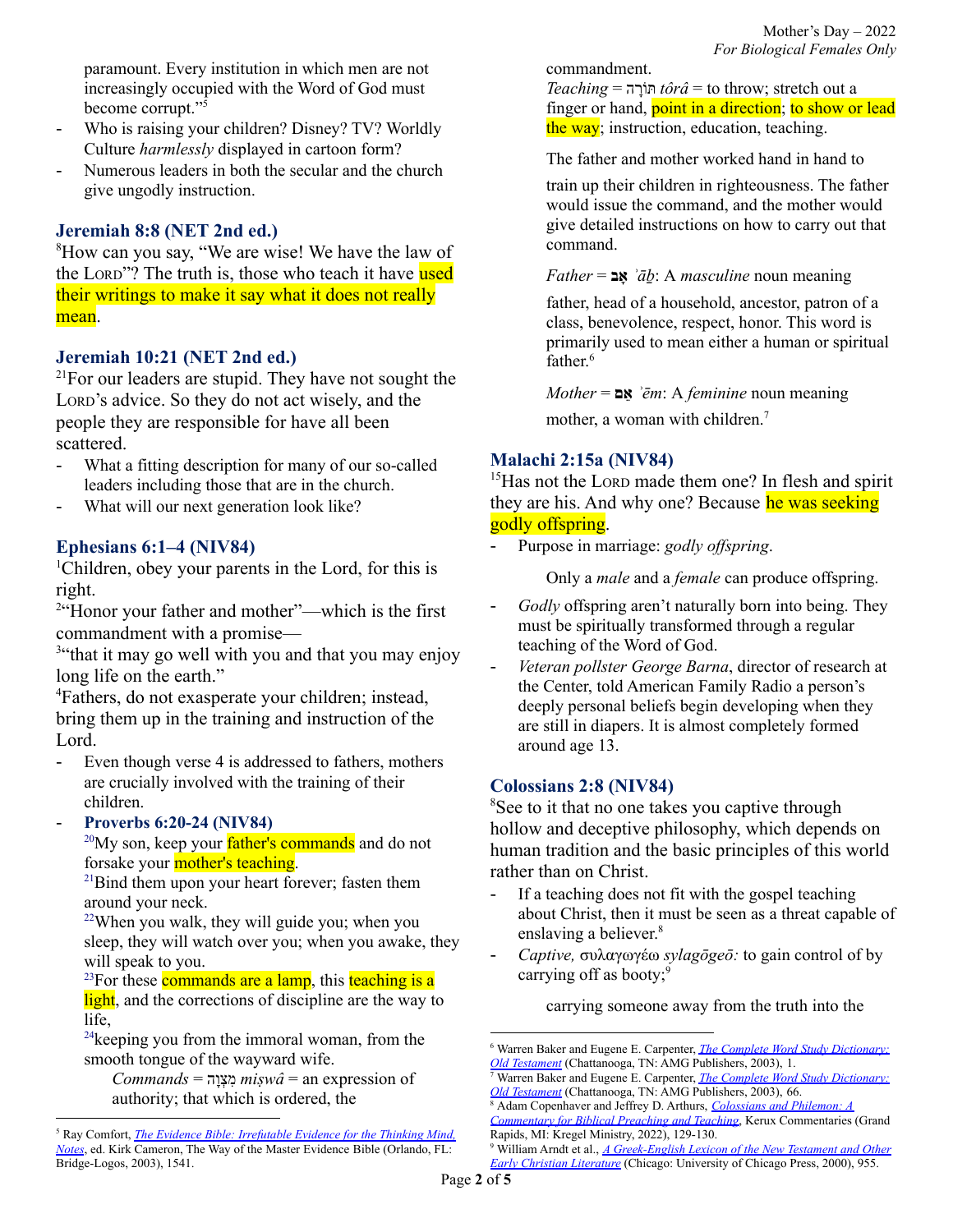#### *slavery of error*. 10

#### to take over complete control of a person as one

would a captive—'to control completely, to take control of, to make a captive of.' 'see to it that no one gains control over you by human wisdom' 11

Error becomes your master. This master controls

your way of thinking (and subsequently, your actions) so that you would be unable to see truth.

We are responsible to God to train our children in the way they should go (Proverbs 22:6), and must constantly be on guard against humanism, atheism, relativism, evolution, and any other teaching that opposes the Christian worldview.

"I think that the most important factor moving us

toward a secular society has been the educational factor. Our schools may not teach Johnny how to read properly, but the fact that Johnny is in school until he is sixteen tends toward the elimination of religious superstition. The average American child now acquires a high school education, and this militates against Adam and Eve and all other myths of alleged history." *P. Blanchard, "Three Cheers for Our Secular State," The Humanist* "Education is thus a most powerful ally of humanism. What can a theistic Sunday school's meeting for an hour once a week and teaching only a fraction of the children, do to stem the tide of the five-day program of humanistic teaching?" *Humanism: A New Religion, 1930*

"Fundamental parents have no right to indoctrinate

their children in their beliefs. We are preparing their children for the year 2000 and life in a global one-world society, and those children will not fit in." *Senator Paul Hoagland, 1984* 12

"The battle for humankind's future must be waged

and won in the school classroom by teachers who correctly perceive their role as the proselytizers of a new faith. The classroom must and will become an arena of conflict between the old and the new—the rotting corpse of Christianity and the new faith of Humanism." *New Ager, John Dynphy* 13

## **Jeremiah 23:14 (NET 2nd ed.)**

 $14$ But I see the prophets of Jerusalem doing something just as shocking. They are unfaithful to me and continually prophesy lies. So they give encouragement to people who are doing evil, with the result that they do not stop their evildoing. I consider all of them as bad as the people of Sodom, and the citizens of Jerusalem as bad as the people of Gomorrah.

In the name of *love*, false teachers within the church give encouragement to those who are doing evil. Instead of confronting their evil behavior as sin, they embrace it and rationalize the behavior as something that is acceptable in the church and in the Word of God. The result: people do not stop their evildoing.

#### **3 John 4 (NIV84)**

<sup>4</sup>I have no greater joy than to hear that my children are walking in the truth.

- How does one *walk in the truth?*
	- **John 14:6 (NIV84)**

<sup>6</sup> Jesus answered, "I am the way and the truth and the life. No one comes to the Father except through me.

## **John 17:17 (NIV84)**

<sup>17</sup>Sanctify them by the truth; your word is truth.

To walk in the truth is to walk in accordance with the teachings of Jesus and His Word.

Our children will not walk in the truth, if they do

not know what the truth entails. As, parents, that is our responsibility: to teach our children the truths defined in the Word of God.

- *Answers in Genesis:* We should recommit ourselves to training our children. The bodily differences between men and women are real. They speak to differences in our makeup, specifically designed by our Creator.

In practical form, we must teach these differences

to our children. They must see that being a boy or a girl is a matter of God's glory. There should be no shame in boys liking boyish things or in girls adopting girlish behaviors.

Christians should encourage this kind of

awareness. Many parents will find that their children genuinely enjoy being a boy or a girl, a future man or a future woman. We should regularly remind our kids that it was God who made them as they are. We should encourage them to embrace and assume manhood or womanhood.

- If we do not teach our kids about gender and sexuality, we can be assured that our unbiblical culture will.

> The culture-makers who disobey the Scripture are persuasive, forceful, and eager to indoctrinate our

<sup>10</sup> Peter T. O'Brien, *[Colossians,](https://ref.ly/logosres/wbc44?ref=Bible.Col2.8&off=1137&ctx=ccordingly+the+word+~is+used+figuratively) Philemon*, vol. 44, Word Biblical Commentary (Dallas: Word, Incorporated, 1982), 109.

<sup>12</sup> Ray Comfort, *The Evidence Bible: [Irrefutable](https://ref.ly/logosres/evdncebblents?ref=Bible.Pr4.1-5&off=29&ctx=ining+our+children.+~We+are+responsible+t) Evidence for the Thinking Mind, [Notes](https://ref.ly/logosres/evdncebblents?ref=Bible.Pr4.1-5&off=29&ctx=ining+our+children.+~We+are+responsible+t)*, ed. Kirk Cameron, The Way of the Master Evidence Bible (Orlando, FL: Bridge-Logos, 2003), 814. <sup>11</sup> Johannes P. Louw and Eugene Albert Nida, *[Greek-English](https://ref.ly/logosres/louwnida?ref=LouwNida.37.10&off=138&ctx=ccurring+in+the+NT)+~to+take+over+complet) Lexicon of the New [Testament:](https://ref.ly/logosres/louwnida?ref=LouwNida.37.10&off=138&ctx=ccurring+in+the+NT)+~to+take+over+complet) Based on Semantic Domains* (NY: United Bible Societies, 1996), 472.

<sup>13</sup> Mark Water, *Hard Questions about [Christianity](https://ref.ly/logosres/hqchrmez?ref=Page.p+16&off=980&ctx=EK+TO+WIN+CONVERTS%3f%0a~%E2%80%9CThe+battle+for+huma) Made Easy*, The Made Easy Series (Alresford, Hampshire: John Hunt Publishing, 2000), 16.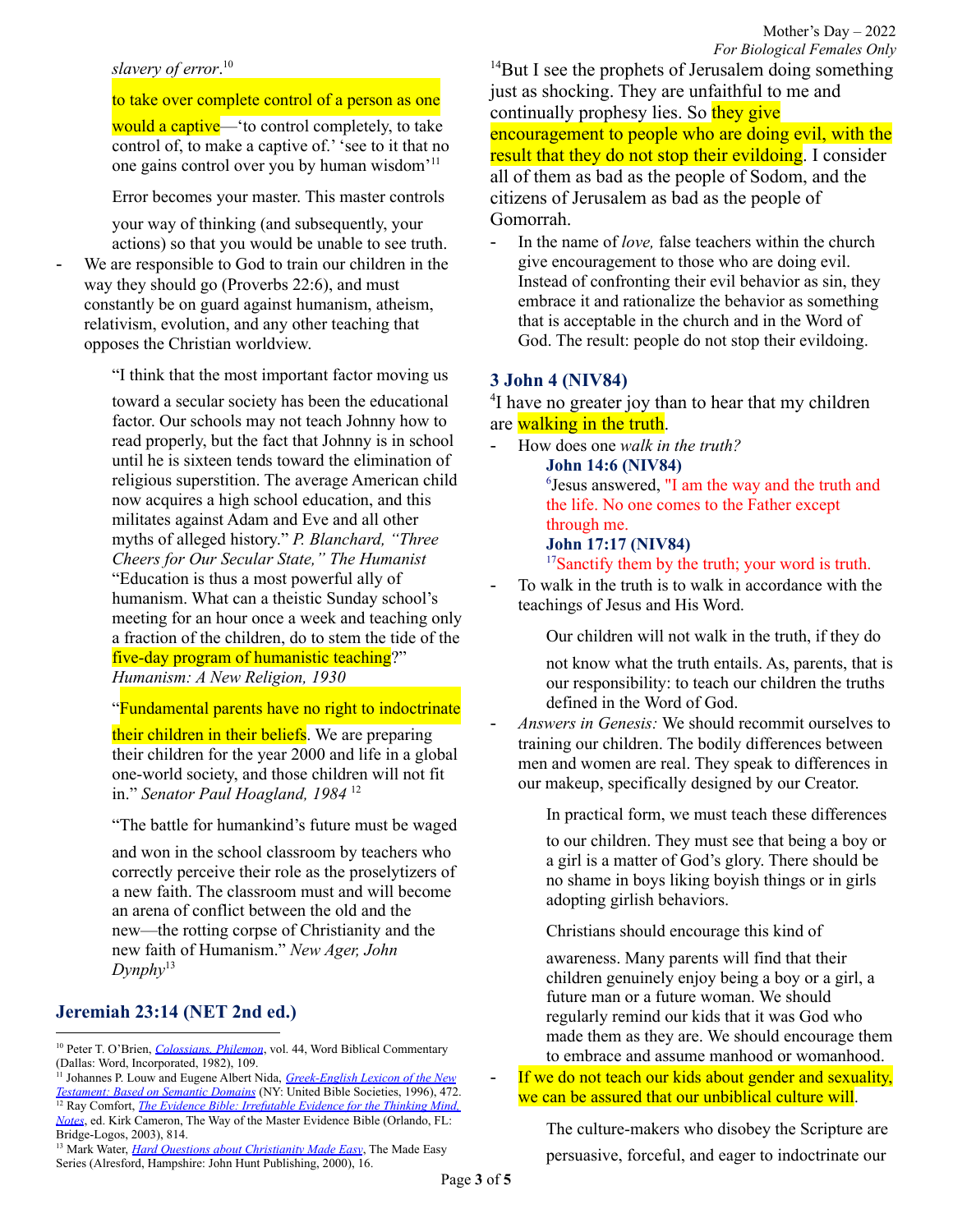children.

- Fathers and mothers must recommit themselves to training their children in the scriptural worldview so that children do not embrace the cultural one.
- Let's touch on a few anti-Christian worldviews.

#### **Acts 17:24–26 (NIV84)**

<sup>24"</sup>The God who made the world and everything in it is the Lord of heaven and earth and does not live in temples built by hands.

<sup>25</sup>And he is not served by human hands, as if he needed anything, because he himself gives all men life and breath and everything else.

 $^{26}$ From one man he made every nation of men, that they should inhabit the whole earth; and he determined the times set for them and the exact places where they should live.

- In today's culture, racism has become an issue.
- *Answers in Genesis:* The term race is often used to classify people based almost solely on physical characteristics. According to evolutionary ideas, these so-called races descended from different ancestors separated by location and time.

However, based on biblical history, the term race

must be incorrect. We are all one race ("one man" in Acts 17:26), the human race.

A person's skin shade (what is on the outside) should in no way invoke any sort of prejudice or racist comments.

#### **1 Samuel 16:7b (NIV84)**

<sup>7</sup>The LORD does not look at the things man looks at. Man looks at the outward appearance, but the LORD looks at the heart."

- *Answers in Genesis:* Because of our culture's racist roots, the way the world thinks, and the influence of Darwinian thinking, *we have been programmed to look at the exterior rather than the interior of a person*. We need to begin to see as God sees.

#### **Genesis 1:26–27 (NIV84)**

<sup>26</sup>Then God said, "Let us make man in our image, in our likeness, and let them rule over the fish of the sea and the birds of the air, over the livestock, over all the earth, and over all the creatures that move along the ground."

<sup>27</sup>So God created man in his own image, in the image of God he created him; male and female he created them.

## **Genesis 2:7, 21-22 (NIV84)**

7 the LORD God formed the man from the dust of the

ground and breathed into his nostrils the breath of life, and the man became a living being.

 $21$ So the LORD God caused the man to fall into a deep sleep; and while he was sleeping, he took one of the man's ribs and closed up the place with flesh.  $22$ Then the LORD God made a woman from the rib he

had taken out of the man, and he brought her to the man.

- *Answers in Genesis:* Manhood and womanhood are divinely created realities. The sexes are not dreamed up by repressive authoritarians who wanted to institutionalize their domination of the weak. It is *God* who made manhood, and *God* who made womanhood.
- There are two sexes: Male and Female.
- *Answers in Genesis:* The "gender identities" so popular today are not biological sexes—they are determined by the feelings of the person claiming the gender identity. But **feelings do not determine truth**.

Instead of relying on our feelings, we must turn to

the Word of God for absolute truth and, by the power of God's spirit and the gospel, line our feelings up with God's Word and truth.

## **Genesis 9:8–17 (NIV84)**

<sup>8</sup>Then God said to Noah and to his sons with him: <sup>944</sup>I now establish my covenant with you and with your descendants after you

<sup>10</sup> and with every living creature that was with you—the birds, the livestock and all the wild animals, all those that came out of the ark with you—every living creature on earth.

<sup>11</sup>I establish my covenant with you: Never again will all life be cut off by the waters of a flood; never again will there be a flood to destroy the earth."

 $12$ And God said, "This is the sign of the covenant I am making between me and you and every living creature with you, a covenant for all generations to come:  $13$ I have set my rainbow in the clouds, and it will be the sign of the covenant between me and the earth.

<sup>14</sup>Whenever I bring clouds over the earth and the rainbow appears in the clouds,

<sup>15</sup>I will remember my covenant between me and you and all living creatures of every kind. Never again will the waters become a flood to destroy all life.  $16$ Whenever the rainbow appears in the clouds, I will see it and remember the everlasting covenant between God and all living creatures of every kind on the earth."

 $17S<sub>0</sub>$  God said to Noah, "This is the sign of the covenant I have established between me and all life on the earth."